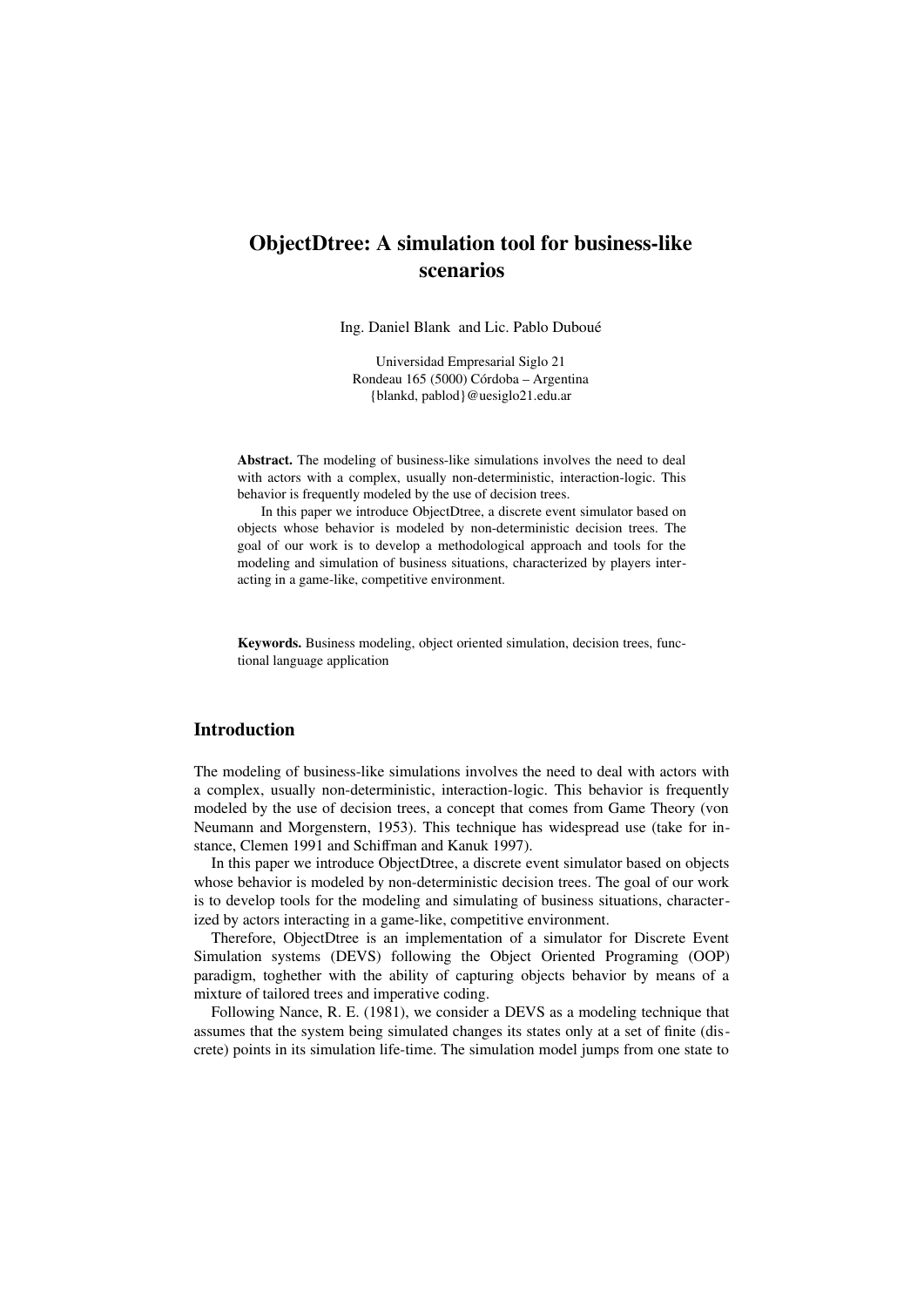another upon the occurrence of an **event**. There are so many similarities between DEVS and OOP that the later is usually used to implement the former.

# **Methodological Approach**

Our proposed methodology is, basically, an OOP enriched with a non-traditional method to express the behavior of the distinct objects upon extern interaction. The previously stated intermixing of OOP and DEVS is captured in ObjectDtree by the use of data-enriched events. These kinds of events are of an expressive power perfectly compared to a usual message in OOP. The innovative aspect of our contribution is given by the use of decision trees in order to implement the response to each of these events/messages.

#### **Decision trees**

A decision tree is a decision making modeling tool. It is supposed to capture the sequence of steps taken by an individual in order to choose among a set of possibilities. The outcome of any choice fires a specific branch of more detailed questions until an decision is finally reached. Although in our approach the decisions are binary (yes/no) that implies no loss of generality. Table 1, taken from Schiffman and Kanuk (1997), shows there is broad use for yes/no questions.

| Category               | <b>Alternative A</b>                               | <b>Alternative B</b>                            |  |
|------------------------|----------------------------------------------------|-------------------------------------------------|--|
| <b>Consume deci-</b>   | To buy or to consume a prod-                       | Not to but or consume a prod-                   |  |
| sions                  | uct (or service)                                   | uct (or service)                                |  |
| <b>Brand decisions</b> | To buy or to consume an spe-<br>cific brand        | To buy or to consume a differ-<br>ent trademark |  |
|                        | To buy or to consume the<br>client's own brand     | To buy or consume an estab-<br>lished brand     |  |
| $[]$                   | $\left   \right $                                  | $\left   \right $                               |  |
| Payment deci-<br>sions | To cash the purchasing                             | To pay the purchasing with a<br>credit card     |  |
|                        | To pay everything upon recep-<br>tion of the goods | To pay in quotas                                |  |

**Table 1.** Different types of buy-related decisions

Formally, we define a d-tree as a 'n'-ary tree with queries as inner nodes and actions as leaves. Each query should have a discrete response set that should be possible to constrain with an upper bound beforehand. According to these bounds, a d-tree should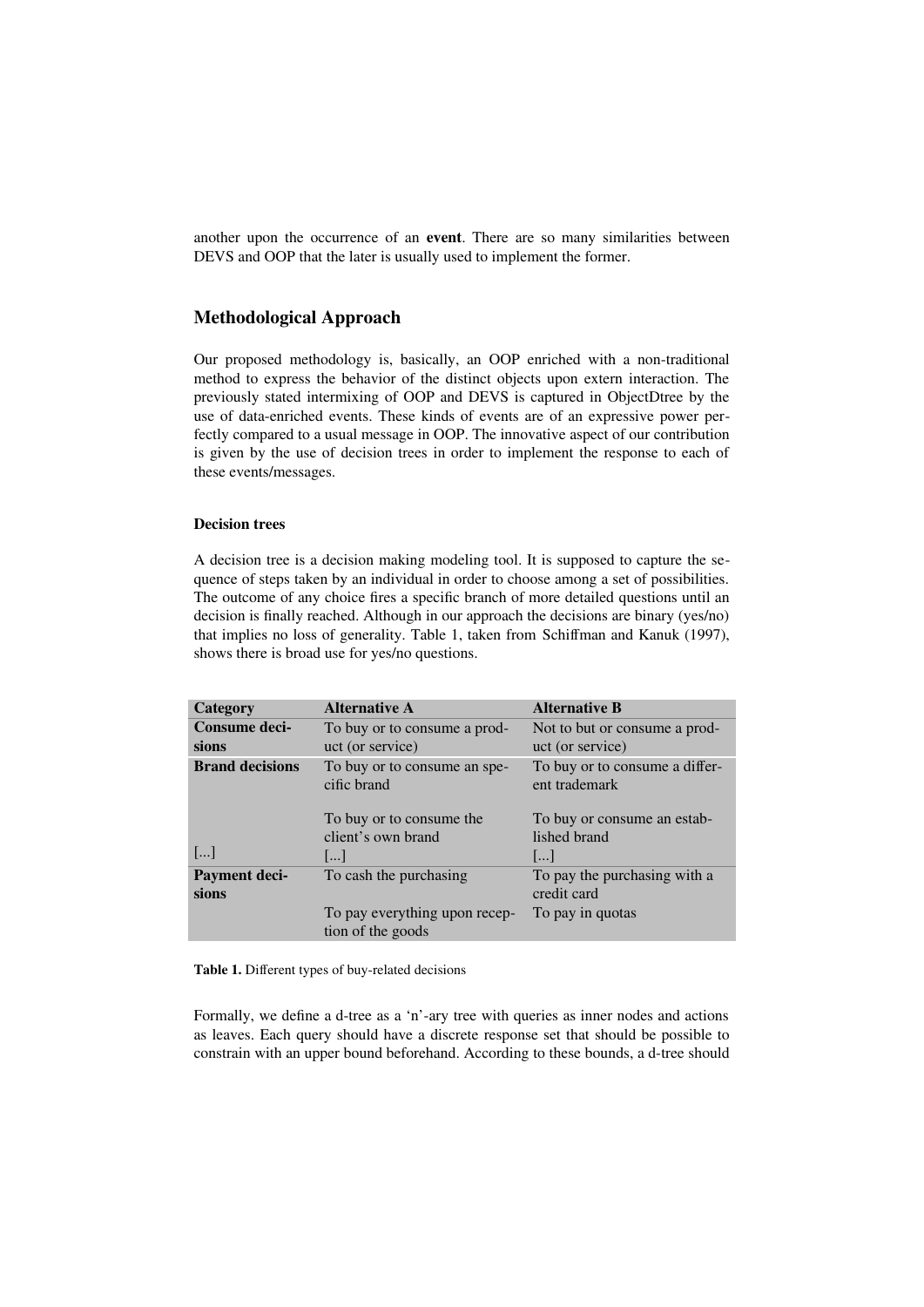be provided for each possible outcome of the query. The leaves contain the actions or decisions of the individual whose behavior is being modeled. In order to keep this definition as broad as possible we impose no restrictions upon the actions that could be executed.

# **The simulator**

In its current state, ObjectDtree is a batch simulation tool that receives as inputs a set of files describing the simulation to generate, and producing as output, the simulation log (Fig. 1).



**Fig. 1.** Simulator diagram

#### **Input files**

As shown in Fig. 1 there are basically three types of input files:

- World files
- Environment files
- Kind definition files

<span id="page-2-0"></span>In order to run a simulation, one Environment description file, one World description file and one Kind file for each kind used are required.

<span id="page-2-1"></span>[<sup>1</sup>](#page-2-0) We use the term *kind* as a synonym to the term *class*.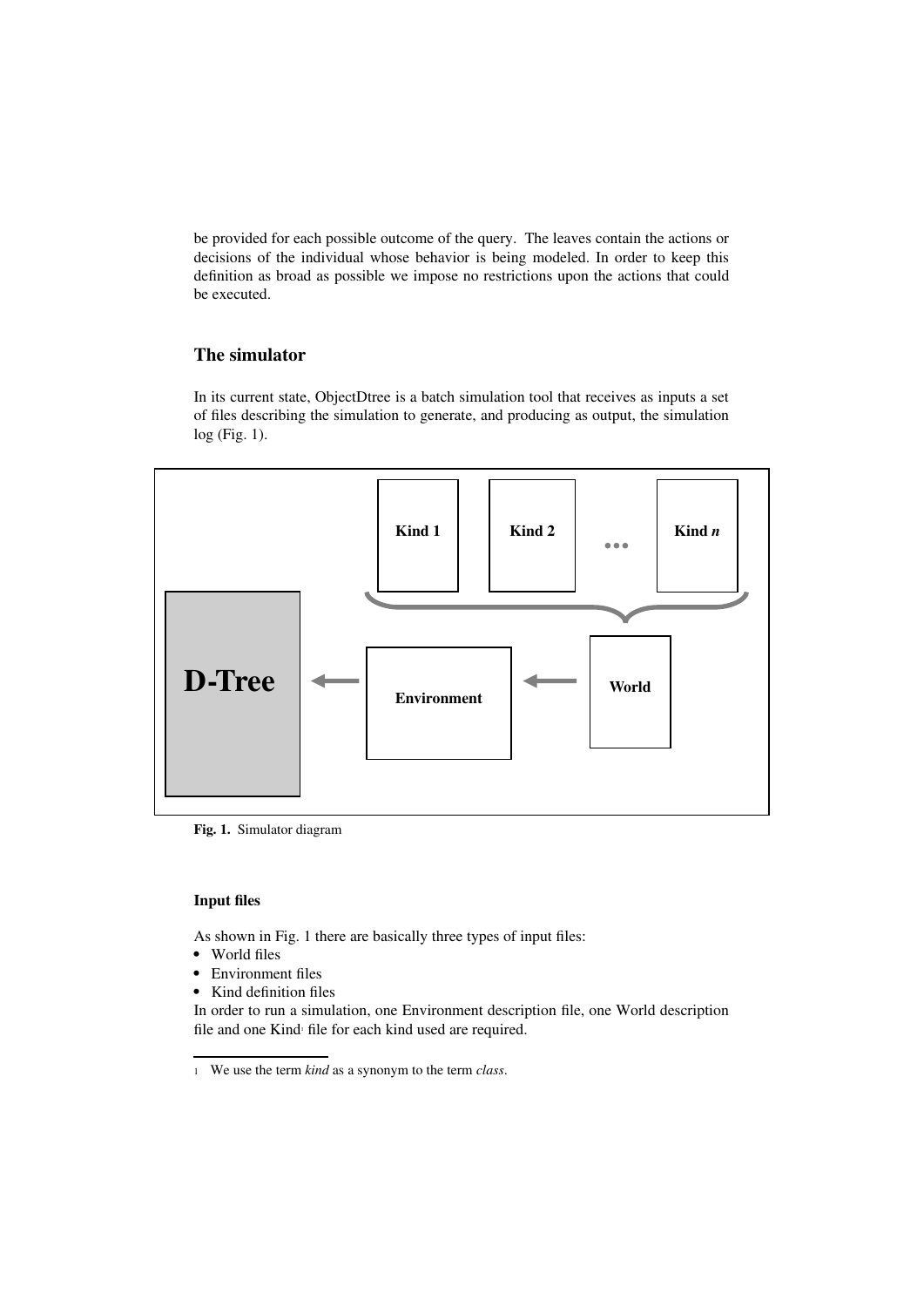The design rational used is the following: since we have different classes that we intend to use in different simulations, therefore it was natural to kept them in separate files for reuse (in a Java-like fashion). Then the World files contain the information about which classes happen to exist in each particular simulation and how many instances need to be created of each kind, together with instructions to initialize the attributes of each of those instances. An example of World file is shown in Fig. 2.

```
World {
   "client.kind": 200 instances with
     { patience = RandomNorm( 0.5, 0.001 )
     ; money = RandomNorm( 55.0, 10.0 )
    ; internetuse = RandomNorm( 15, 1.0 ) ; buy = RandomNorm( 0.05, 0.001 )
     ; visit = RandomNorm( 0.5, 0.001 )
     ; netspeed = RandomNorm( 3.0, 0.1 )
     ; requestTime = 0
    ; books = 0 }
   "bookstore.kind": 1 instances with
    \{ booksSold = 0
     ; bookInStore = RandomNorm( 0.75, 0.001 )
     ; visitsNum = 0
     ; timeOutNum = 0
     ; requestNum = 0
     ; cancelNum = 0
    ; found = 0 ; price = 0.0
     ; prices = Random(10.0, 50.0)
     ; netspeed = RandomNorm( 10.0, 0.1 )
     }
}
```
**Fig. 2.** World file example

In addition to the World we use the concept of Environment in order to distinguish different simulation runs. The results obtained from a simulation can be quite sensible to initial values, termination criteria etc. Therefore, several runs of each simulation are required to obtain reliable data (Gogg and Mott 1995). We storage this kind of per-run data in a file, which encloses the **environment** where this especific run is being executed (not shown). Our primary concern here is the seed used by the pseudo-random number generator. However other information could be included such as termination criterion (maximum time reached or steady state) and, in case of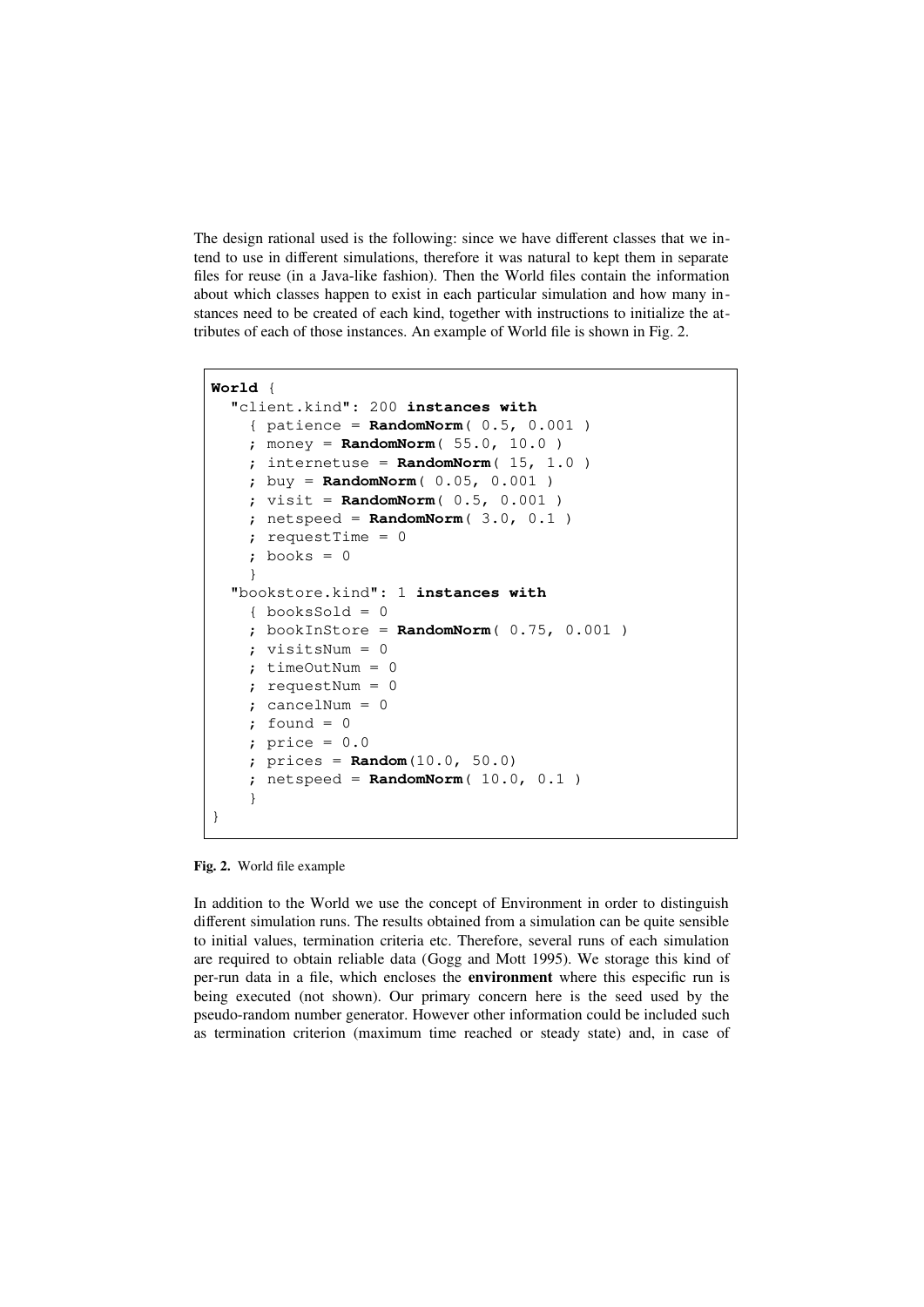modeling system without perfect information, an extra *temperature* parameter could be used.

## **Kind files**

The definition of each class is contained in the Kind files, being them the core of ObjectDtree. They have the general structure depicted in Fig. 3

```
Kind client {
   Attributes
     { attribute1: real // comment
     ; attribute2: real
     ; otherAttribute: integer
     }
   Events {
     event SOMEEVENT
       { eventData1: integer
       ; otherEventData: real
       }
     event ANOTHEREVENT
       { moreData: integer
       }
   }
   Behavior {
     on SOMEEVENT {
       [ addEvent(
            ANOTHEREVENT { moreData = 5 
          , event.otherEventData)
       ]
     }
     on ANOTHEREVENT {
       ask (event.moreData > attribute1 + Random()) {
         yes: { [ attribute2 = 5.0 ] }
         no: { [ attribute2 = 1.0] }
     }
   }
}
```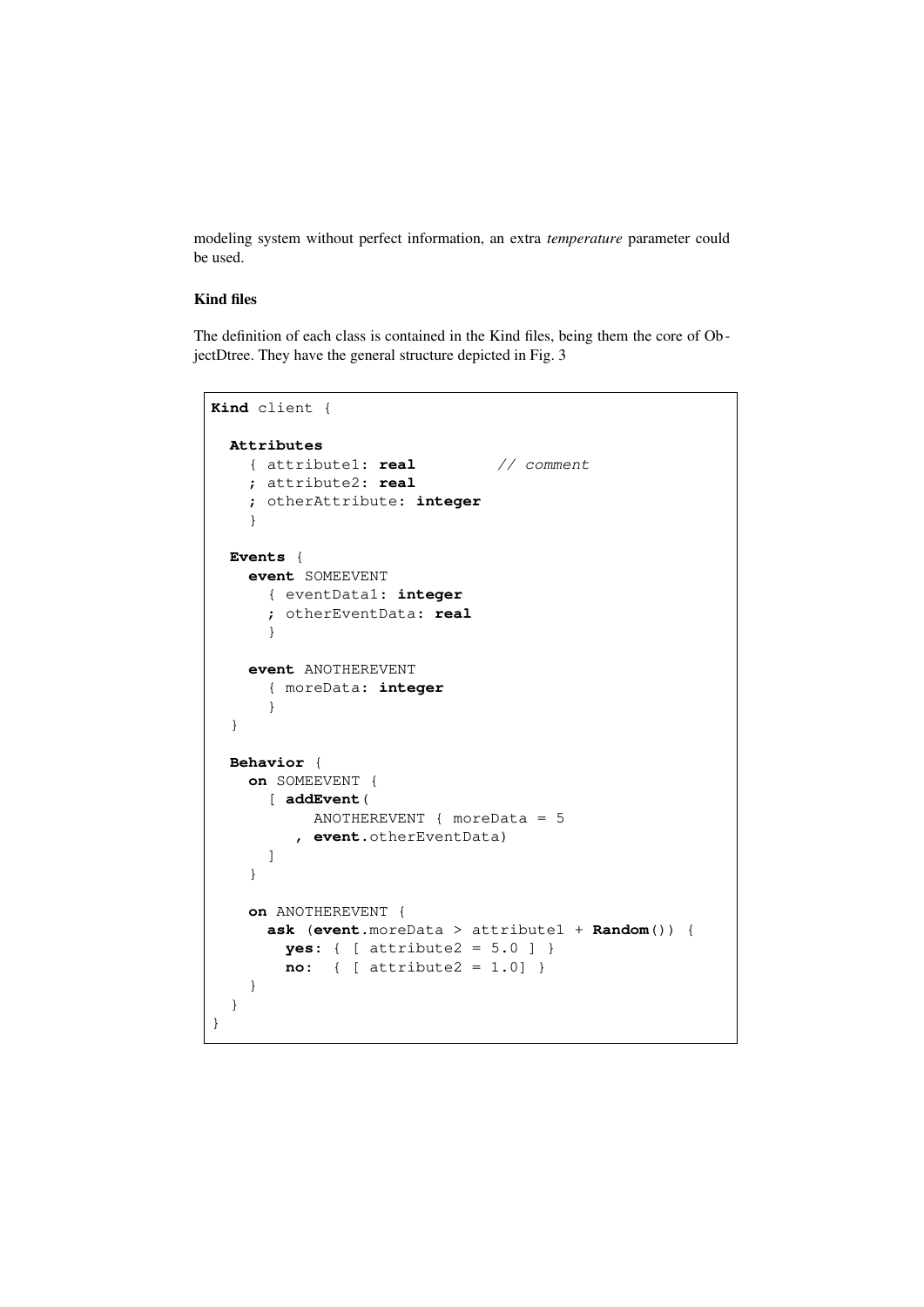**Fig. 3.** Kind file

In the previous figure we see that the kind files contain three parts:

- Attributes definition
- Events definition
- Behavior definition

The attributes are typed variables containing the state information of each instance. Currently only two types are supported: real and integer but extensions in this direction are straightforward. This attributes are read-only for the system and completely hidden for any other instance. Following usual OOP terminology they are defined as **private** information for each instance. However, any class can *sense* them by means of global, system-wide queries. This approach to attribute hiding is identical to the one taken in (Blank et al. 1996). It has the advantage of conforming to common distributed programming techniques (Chandy and Misra 1979), and facilitates the extension of ObjectDtree to a distributed environment.

The Events section following the Attributes section is needed by the one-kind-onefile approach used. All these events are broadcast, which means they are received by all the instances of every defined kind, however the sender ID is included in each event data so some granularity can be achieved.

The Behavior section contains a programmatically defined d-tree for each supported event. The inner nodes of the tree are the **ask** terms. They are yes/no questions whose answers are d-trees contained following the **yes:**/**no:** keywords. The actions are given by the sequence of instructions enclosed by [ ] brackets.

The query language includes Boolean algebra of logic terms, comparison of arithmetic terms containing system queries, event data and instance attributes. Two system queries are defined: **HowMany** and **TheOne**, with the following signatures:

|  | <b>HowMany</b> (kind name, condition) returns integer |  |
|--|-------------------------------------------------------|--|
|  | TheOne (kind name, condition) returns instance        |  |

The later picks in a non-deterministic fashion some instance of a given kind that verifies a given query (a runtime error is risen if none is found) and allowing to inspect its attributes. Regarding the discussion about the privacy of the attributes this is completely legal, as it is the system that is accessing the attributes of the instance. The former gives back the quantity of instances of a given kind who satisfies a condition.

The action language includes instructions to assign attributes, add events, and calculate statistics, among others. The interpreter internals make the extension of this language fairly simple.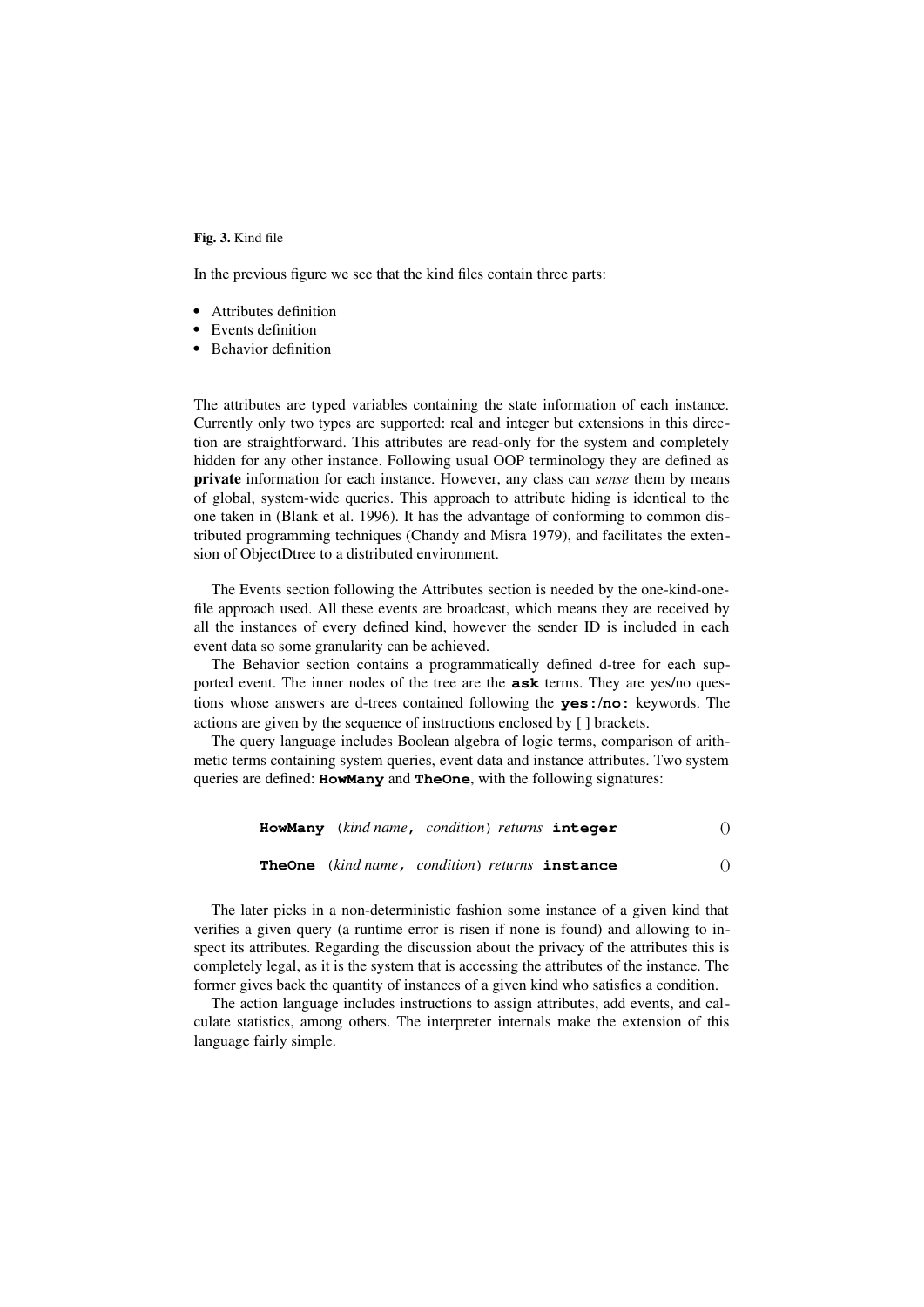#### **Simulator internals**

The simulator was written in Concurrent Clean, a lazy evaluation functional language developed at the **Research Group on Functional Programming Languages** of the **University of Nijmegen**, Holland (Brus et al. 1987). The use of a lazy functional language allowed us to speed–up the development cycle, obtaining an elegant solution that could be mathematically formalized. Moreover we were able to develop, using the available Clean tools, a Linux and Windows version of the interpreter without changing a single line of code.

#### **An example: Internet Bookstore**

The following situation has been developed as an application example:

There are 200 potential buyers of books (customers) over Internet interacting with a bookstore, which in turn is supplied by 5 editorials.

 Each individual customer connects to the web with a frequency modeled by the attribute internetuse. For each connection the customer can hit the bookstore's site with a probability visit, with the probability of intention of buying a book modeled by the variable buy. When the customer is interested in buying a book she/he sends a request to the bookstore, which in turns should send back price and availability information. With this information the customer decides whether she/he finally closes the deal or not. However if the response takes too long the customer would eventually leave the site (time-out).

The seller (bookstore) is always looking for requests. When a request arrives the seller search the book in the stock. The variable BookinStore models the probability of the book being in stock. If the book is not available the seller asks the editorials (suppliers). The customer receives the event ANSWER\_TO\_CUSTOMER containing price and availability information.

The editorial (supplier) is modeled by means of an object, which reacts to the BOOKSTORE\_REQUESTS\_event with an ANSWER\_TO\_BOOKSTORE\_message indicating the availability of the book (modeled by its attribute BookinSupplier).

Other attributes are used to represent the characteristics of the problem such as book prices, customer monetary capacity, maximum wait time, and so on.

The behavior of the bookstore, the editorials and the customers is modeled by means of decision trees. Features describing the incidence of customer satisfaction and spread of rumors on behavior are also included.



**BUY-DONE**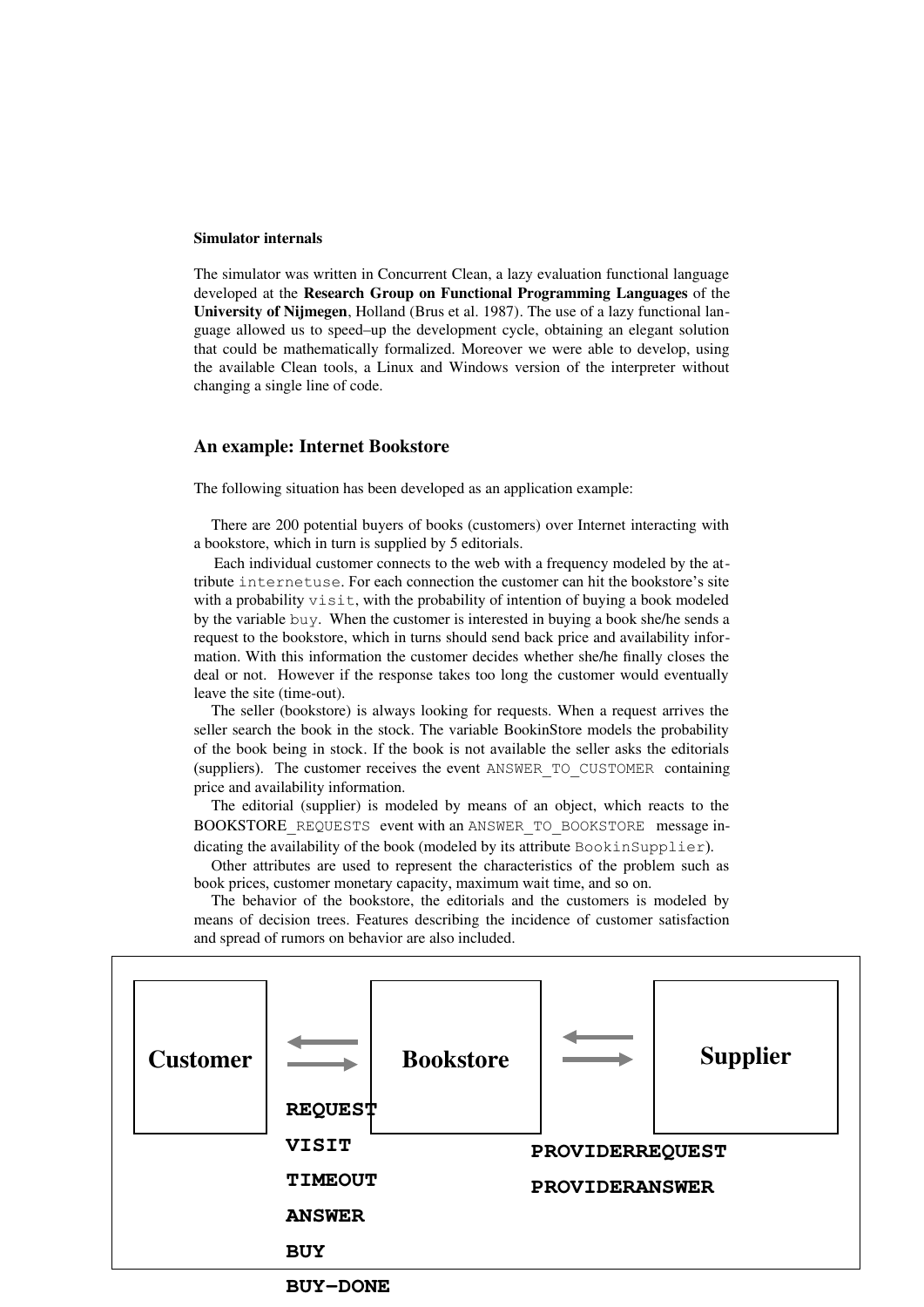**Fig. 4.** Example diagram

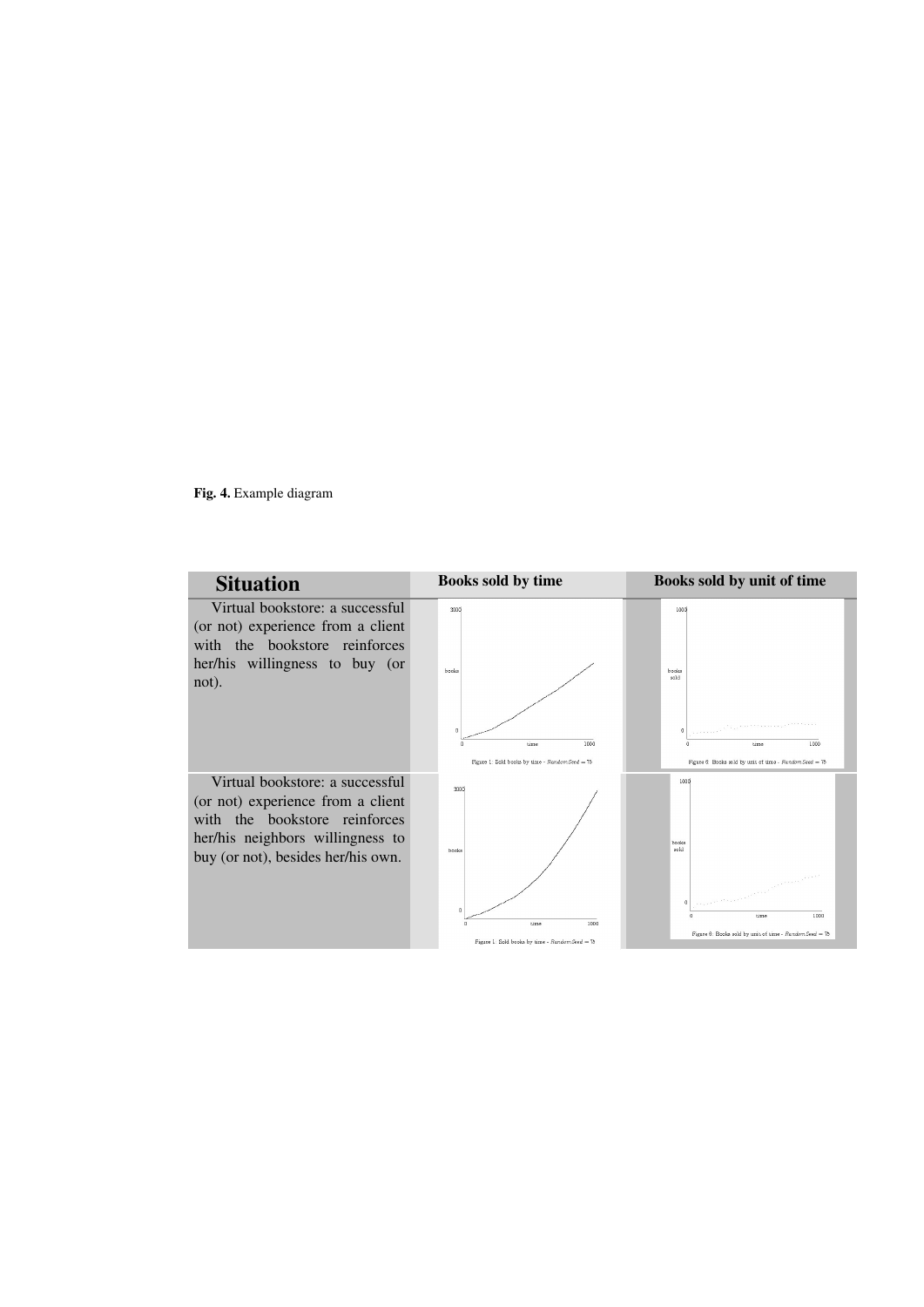

**Table 2.** Results table

## **Conclusions**

We find that our simulator fulfills the motivations that ended up in its building. The resulting tool is robust and quite usuable. Moreover, its actual state seems to give us an starting point for further development in different ways, as we will see in the next section.

It could be argued that our d-trees have no difference with programming cascade ifs in a usual OOP language. From the expressive power of the language this is possible. However, by taking the d-tree out from the shadows we are able to **manipulate it** as any other piece of software.

Besides, it suggest an interesting methodological approach for modeling managment, marketing and the similar situations. In order to develop it completely it is necesary to extend this work multidisciplinarily. It also stands to be compared with other approaches in order to see its benefits and limits.

Another point we were interested in was benchmarking lazy functional language against CPU-intensive task such as DEVS. With this objective in mind, the choosing of Clean as our programming platform was a right decision. The lazy features of the language allowed us to capture some characteristics of DEVS simulation, such as state duplication, etc. in a more economical fashion compared against usual (eager) non-functional languages.

#### **Further work**

ObjectDtree is currently in active development with new features being added at fast pace. Most of them fall into extensions to the language used to describe the objects and user friendly interfaces to help the modeler's tasks. Moreover, there are some extensions we plan to include in the system that will greatly expand the expressive power of the tool, namely: adaptive decision trees (including genetic d-trees) and middle-road actions.